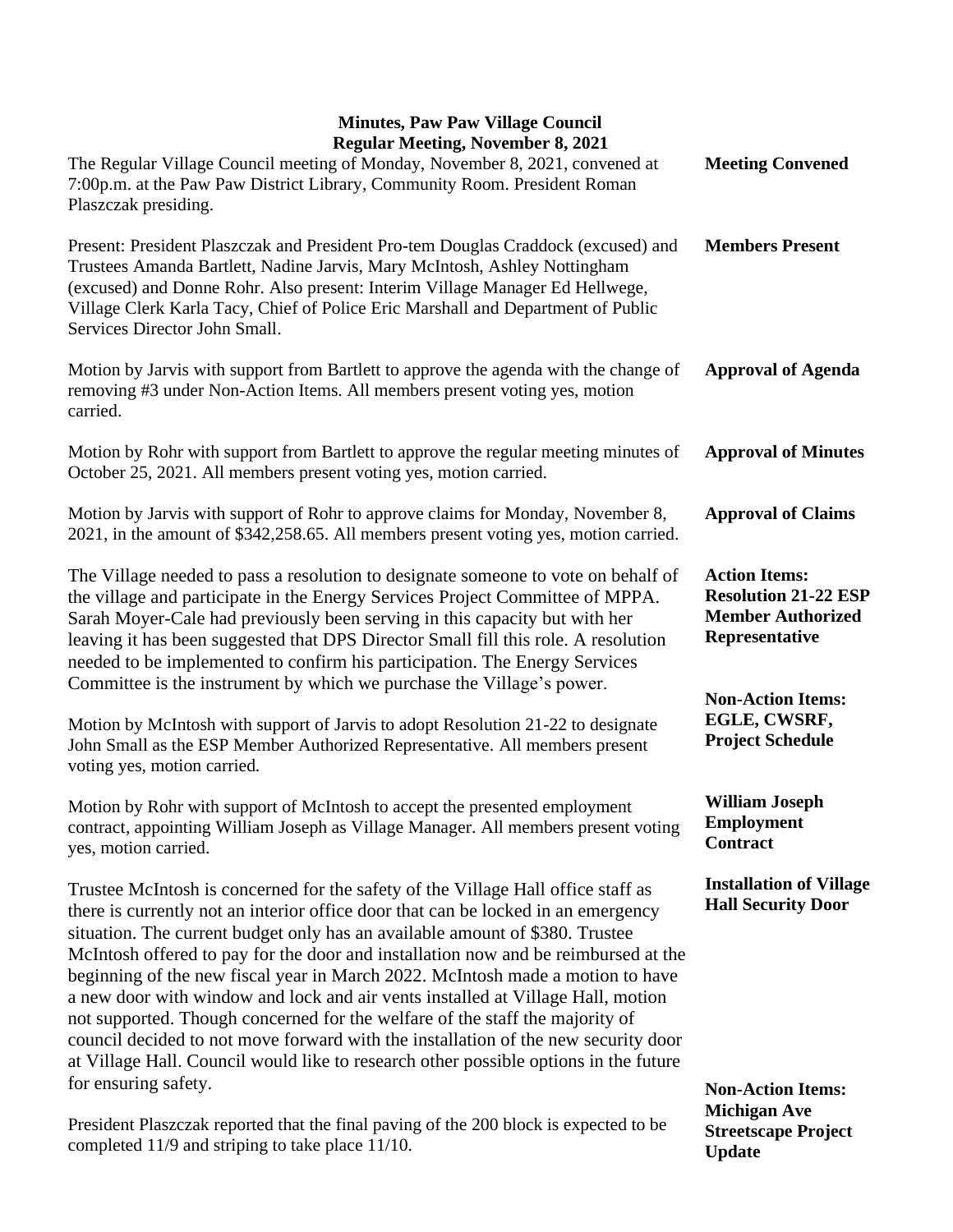## **Minutes, Paw Paw Village Council Regular Meeting, November 8, 2021**

| During a recent teleconference, Barr engineering reported that due to recent high<br>profile dam failures in the State of Michigan, the design requirements for dam<br>construction may possibly be changing soon. Our initial inquiries to EGLE suggest<br>that, if we proceed with design and construction of the Briggs Dam replacement<br>spillway based on current requirements, and these regulatory changes occur down<br>the road, the reconstructed dam may not be compliant with the new flow<br>requirements. Barr has completed approximately 60% of the design for the new<br>dam. It was suggested that the remainder of the design work be halted until the | <b>Briggs Dam Update</b>                                     |
|----------------------------------------------------------------------------------------------------------------------------------------------------------------------------------------------------------------------------------------------------------------------------------------------------------------------------------------------------------------------------------------------------------------------------------------------------------------------------------------------------------------------------------------------------------------------------------------------------------------------------------------------------------------------------|--------------------------------------------------------------|
| Michigan Legislature makes a ruling on regulatory changes, hopefully in early<br>2022.                                                                                                                                                                                                                                                                                                                                                                                                                                                                                                                                                                                     | <b>Committee Meetings</b><br>and Reports                     |
| Bartlett reported that the Finance and Admin Committee discussed the tree mapping<br>grant, new tablets for DPS, electric projects and the Itron meter readers will no longer<br>be supported in 2022.                                                                                                                                                                                                                                                                                                                                                                                                                                                                     | <b>Finance and Admin</b>                                     |
| No Report.                                                                                                                                                                                                                                                                                                                                                                                                                                                                                                                                                                                                                                                                 | <b>Public Services</b>                                       |
| Bartlett reported the Parks and Rec Board discussed the 5-year park plan, the survey<br>that was sent to the community and the winterization of the parks. Bartlett noted that<br>it has been hard to recruit volunteers to help with projects.                                                                                                                                                                                                                                                                                                                                                                                                                            | <b>Parks and Rec</b>                                         |
| No Report.                                                                                                                                                                                                                                                                                                                                                                                                                                                                                                                                                                                                                                                                 | <b>DDA</b>                                                   |
| No Report.                                                                                                                                                                                                                                                                                                                                                                                                                                                                                                                                                                                                                                                                 | <b>Economic Develop</b>                                      |
| No Report.                                                                                                                                                                                                                                                                                                                                                                                                                                                                                                                                                                                                                                                                 | <b>Farmers Market</b>                                        |
| No Report.                                                                                                                                                                                                                                                                                                                                                                                                                                                                                                                                                                                                                                                                 | <b>Fire Board</b>                                            |
| Plaszczak reported the dedication ceremony for the Charlie Maxwell Tribute Plaque<br>will be held November, 20 <sup>th</sup> from 1-3pm at the Paw Paw District Library.                                                                                                                                                                                                                                                                                                                                                                                                                                                                                                   | <b>Historical Committee</b>                                  |
| No Report.                                                                                                                                                                                                                                                                                                                                                                                                                                                                                                                                                                                                                                                                 | <b>Housing Commission</b>                                    |
| No Report.                                                                                                                                                                                                                                                                                                                                                                                                                                                                                                                                                                                                                                                                 | <b>Maple Lake</b><br><b>Preservation</b>                     |
| No Report.                                                                                                                                                                                                                                                                                                                                                                                                                                                                                                                                                                                                                                                                 | <b>Planning Commission</b>                                   |
| No Report.                                                                                                                                                                                                                                                                                                                                                                                                                                                                                                                                                                                                                                                                 | <b>Wellhead Protection</b>                                   |
| No Report.                                                                                                                                                                                                                                                                                                                                                                                                                                                                                                                                                                                                                                                                 | <b>Wine &amp; Harvest</b>                                    |
| McIntosh entrusts Chief Marshall and his officers with the task of keeping Village                                                                                                                                                                                                                                                                                                                                                                                                                                                                                                                                                                                         | <b>Council Member</b><br><b>Comments:</b><br><b>McIntosh</b> |

staff safe.